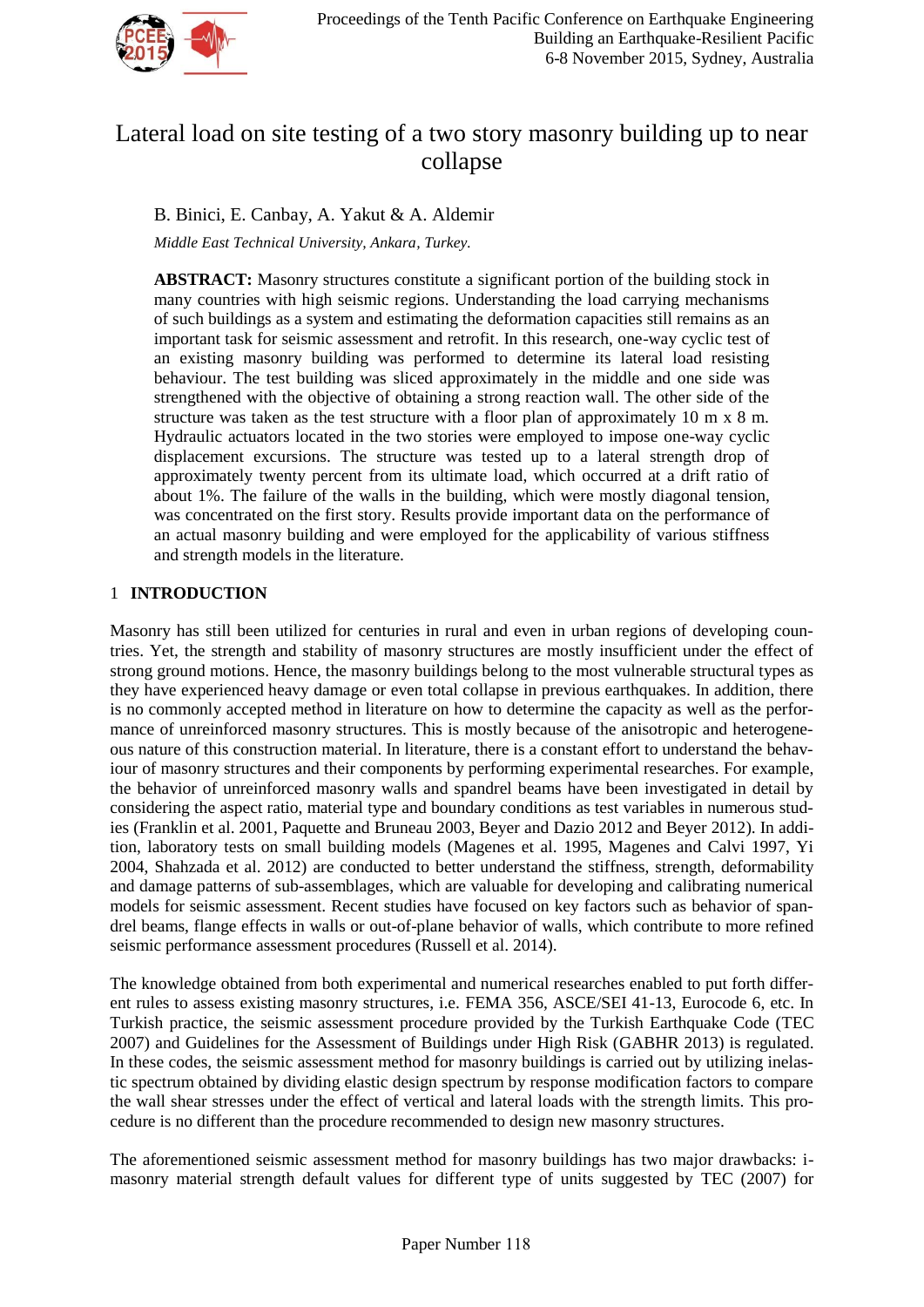seismic assessment calculations are used. These values, however, are not known with sufficient accuracy to be representative of the actual masonry strength in existing buildings, ii- The assessment method employed based on assuming a response modification factor (i.e. R=2) similar to the factor in new design lacks any theoretical and practical basis for an existing structure. These two important deficiencies of the existing techniques are sometimes found to render incorrect risk classification. To this end, in this study, an in-situ pushover experiment is implemented on a two-story residential masonry building which is composed of hollow clay bricks. The capacity curve of the aforementioned building is obtained by applying lateral loads compatible with the shape of the fundamental mode at each story. A displacement-controlled loading protocol is applied manually. At every aimed displacement, the structure is unloaded to its zero force position and re-loaded to the new target displacement in order to obtain the energy dissipation characteristics. The crack propagations on every wall in each story are also observed and the failure mechanisms of different walls are noted.

#### 2 **INFORMATION ON TEST BUILDING**

The test building is located in the Northern part of Ankara. The building is a two-story masonry structure with a floor plan area of about 17 m x 10 m made of hollow clay bricks. The floor plan of the test building is shown in Fig. 1. The building composed of masonry walls with reinforced concrete beams supporting slabs with thickness of 0.12 and 0.10 m in the first and second stories, respectively. In order to estimate the material properties prior to testing, wallettes having 0.90m x 0.90m dimensions were extracted underneath window openings and tested to determine uniaxial compression, diagonal tension, shear strength as well as the modulus of elasticity. Material testing apparatus and results are presented in Fig. 2. The average uniaxial compressive, diagonal tensile, shear strength and modulus of elasticity were determined as 1.0 MPa, 0.27 MPa, 0.17 MPa and 842 MPa, respectively.



**Fig. 1 – Test structure : (a) Photo and (b) Plan view of tested masonry structure (\*: Retrofitted Wall)**

A stiff reaction wall should be built to apply lateral loads by hydraulic actuators. To this end, the test building was sliced into two parts, having nearly equal sizes (Fig. 3). The west side of the building was then employed as a stiff reaction wall upon strengthening four walls shown as hatched areas in Fig.1 with external mesh reinforced mortar. In this way, reactions from the application of the load to the east side of the building could be sustained without any significant deflections and damage. Prior to lateral load testing of the building, a forced vibration test was performed in order to estimate the fundamental frequency of the building. The FFT of transfer function for recorded acceleration are shown in Fig. 4. The fundamental vibration period of the building was determined as 0.125 sec from forced vibration test. This result showed a good agreement with the analytical estimation of 0.128 sec obtained from finite element model employing a modulus of elasticity of 842 MPa (Fig 2.d). In the finite element model, approximately 55,700 eight-node shell elements are utilized by assuming the base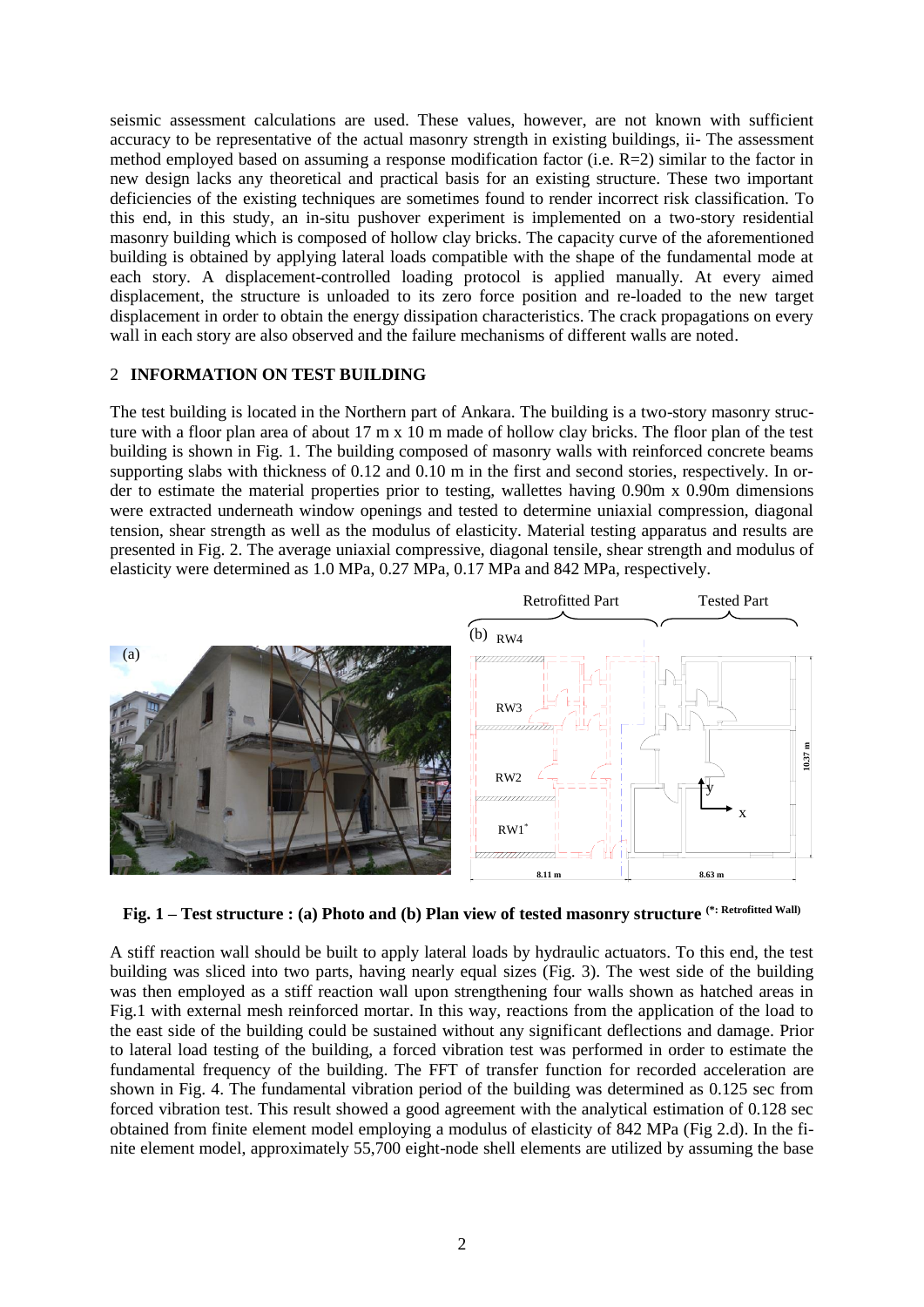nodes to be fixed for any translational and rotational effects. The numerical model also estimated the direction of the first fundamental mode correctly, i.e. coinciding with the testing direction.



**Fig. 2 – Material test setups and test results : (a) Compression test setup , (b) Diagonal tension test setup, (c) Triplet test setup, (d) Compressive stress-strain curve and (e) Diagonal tension stress-strain curves**

#### 3 **INSTRUMENTATION AND TESTING**

Firstly, four hydraulic actuators were attached along the slice locations on both floor slabs. At this point, the resultant of the force at each floor caused by hydraulic actuators was enforced to coincide with the center of mass of each floor. The hydraulic actuators were connected by steel attachments that ensured proper transfer of shear forces without any local failures (Fig. 5). The loading was adjusted by an electric controlled oil pump in order to apply the imposed displacements. The lateral load ratio of the second floor to that of the first floor was 1.7. This ratio was determined from the estimation of the shape of the first fundamental mode obtained from finite element analysis. The lateral displacements of each story level are recorded with Linear Variable Differential Transformer (LVDTs) installed at four different points.

The locations of these LVDT's are also presented in Fig. 6. In addition, the deformations of the walls were measured by using four LVDTs, two measuring vertical deformations, two recording diagonal deformations as shown in Fig. 7.a for a representative wall. The testing was conducted by controlling the interstory drift ratio of the first floor in a one way cyclic manner. The applied displacement protocol on the first floor and roof of the building are shown in Fig. 7.b**.**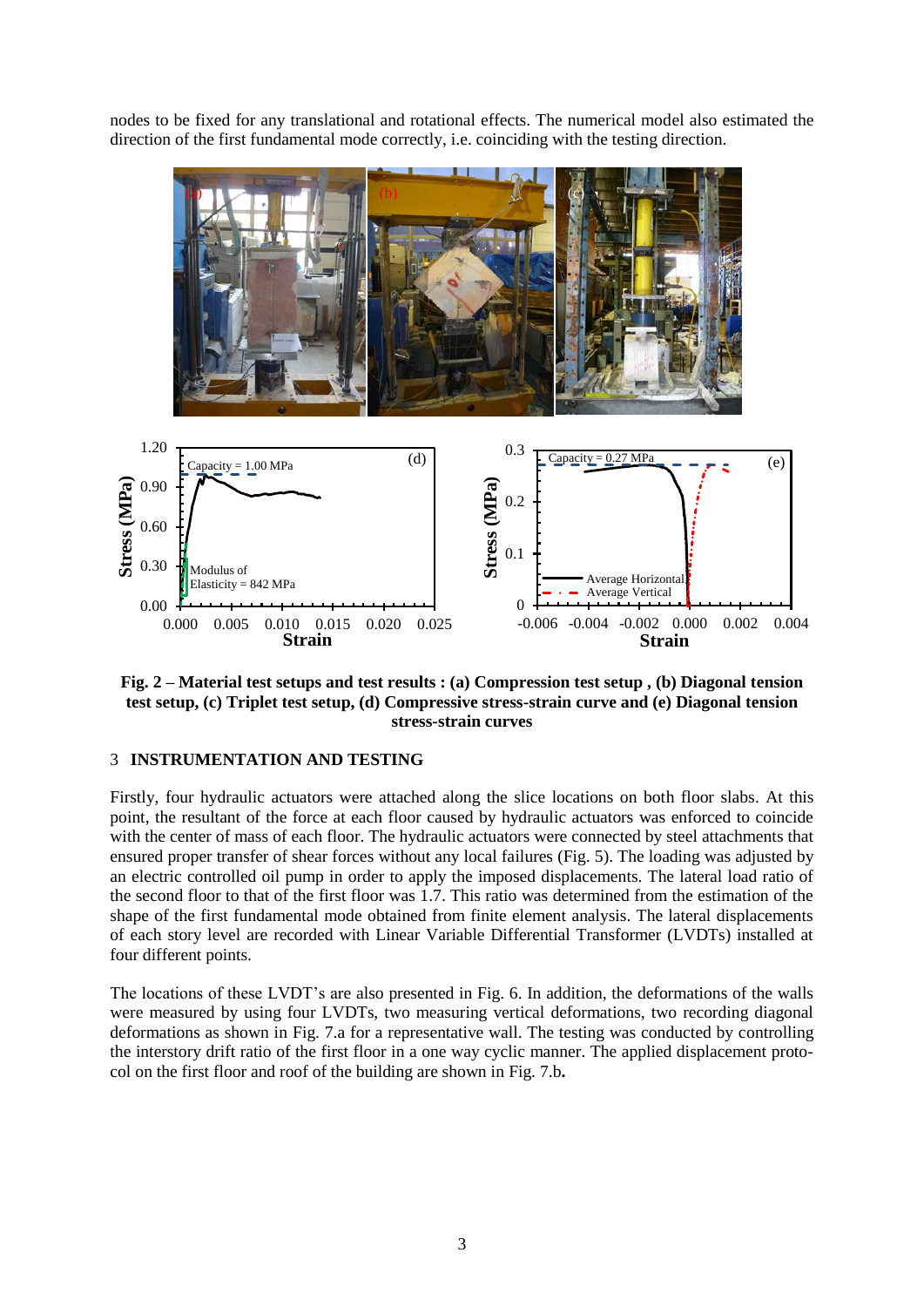

**Fig. 3 – Photos of interface between retrofitted and tested structures**



**Fig. 4 – FFT of transfer function for recorded accelerations**

#### 4 **TEST RESULTS**

Measured load deformation response of the building is shown in Fig. 8.a-8.c in terms of first drift base shear force, second story drift - second story shear force and roof displacement – base shear force. The deformation measurements at the center of mass are also presented as interstory drift ratios which were found by dividing the story displacement with the story height in those graphs. The deformation profile along the height of the building is presented in Fig. 8.d. The damage pictures of the selected walls are shown in Fig. 9. The building behaved in an elastic manner up to a total base shear of about 200 kN beyond which crack initiation started resulting in a reduction of tangent stiffness. The interstory drift profile along the height of the building was nearly uniform throughout the testing except for the last drift profile which clearly demonstrates the relatively larger stiffness loss in the first story due to the enhanced damage accumulation on first story walls. Significant nonlinear response initiated at a base shear force of 800kN. The ultimate base shear force recorded during the test was 950kN at overall building drift ratio of about 0.18%. Force-displacement relationship of both floors exhibited softening beyond this drift ratio showing that the damage occurred on the walls of both stories with increasing displacements. The interstory drift ratio at 20% strength drop for the first and second stories occurred at about 0.5% and 0.38% interstory drift ratios. This result shows that the ductility capacity of the building was about 5.2 assuming the yield point obtained from the idealized bilinear response curve shown in Fig. 8.c. Cracking patterns observed in walls 1, 3, 7 and 9 are shown in Fig. 9. It can be observed that horizontal cracks occurred between the horizontal beams and walls followed by diagonal cracks. It is interesting to note that even for walls with relatively large aspect ratio (H/L), diagonal cracking was the dominant failure mode as opposed to expected rocking failures. This observations support the recent findings of Russell et al. (2014) who point out the importance of flange effects for accurate failure mode and strength estimation of masonry walls.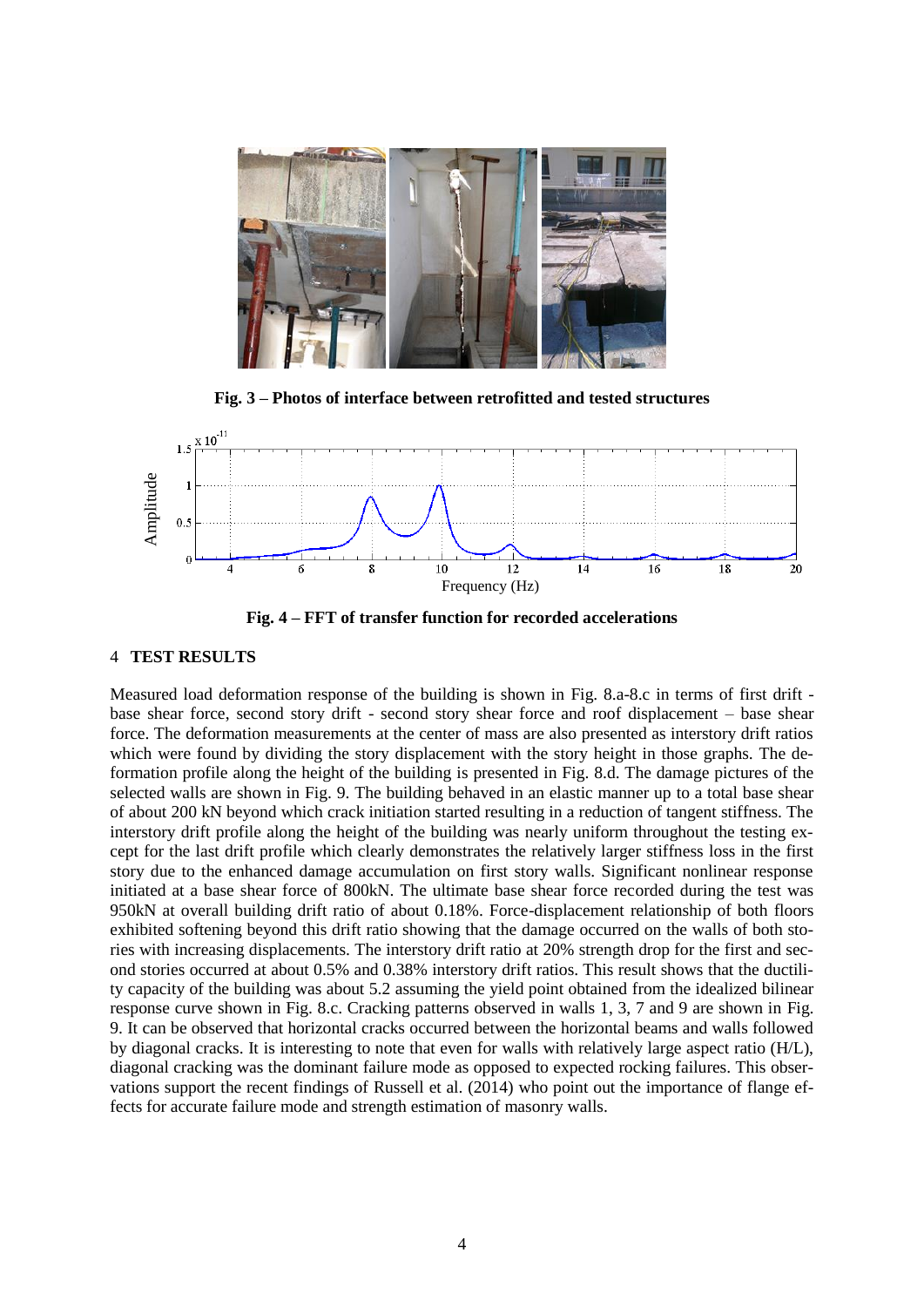

**Fig. 5 – Photos of hydraulic actuators at each story : (a) First story and (b) Roof**



**Fig. 6 – Photos of LVDT's installed at each story level**

#### 5 **CONCLUSIONS**

The capacity curve of a two-story brick masonry building was determined from a one-way cyclic experiment conducted on-site. The fundamental frequency of the test building was estimated with an error of less than 5% by finite element model by utilizing the modulus of elasticity obtained from wallette compression tests. The interface cracks between horizontal beams and the masonry walls were initially observed. After that, these interface cracks proceeded through the masonry walls to form diagonal tension cracks, which predominantly caused the capacity loss of nearly all of the walls. Interestingly, this observation was valid for each wall independent from the aspect ratio (height to depth ratio). Therefore, the flange effect should be taken into account for predicting the correct failure mode and capacity. The ratio of base shear capacity to total weight of building was determined as 0.6, which validated that the assumption of  $R = 2$  was a conservative approach for masonry buildings. Moreover,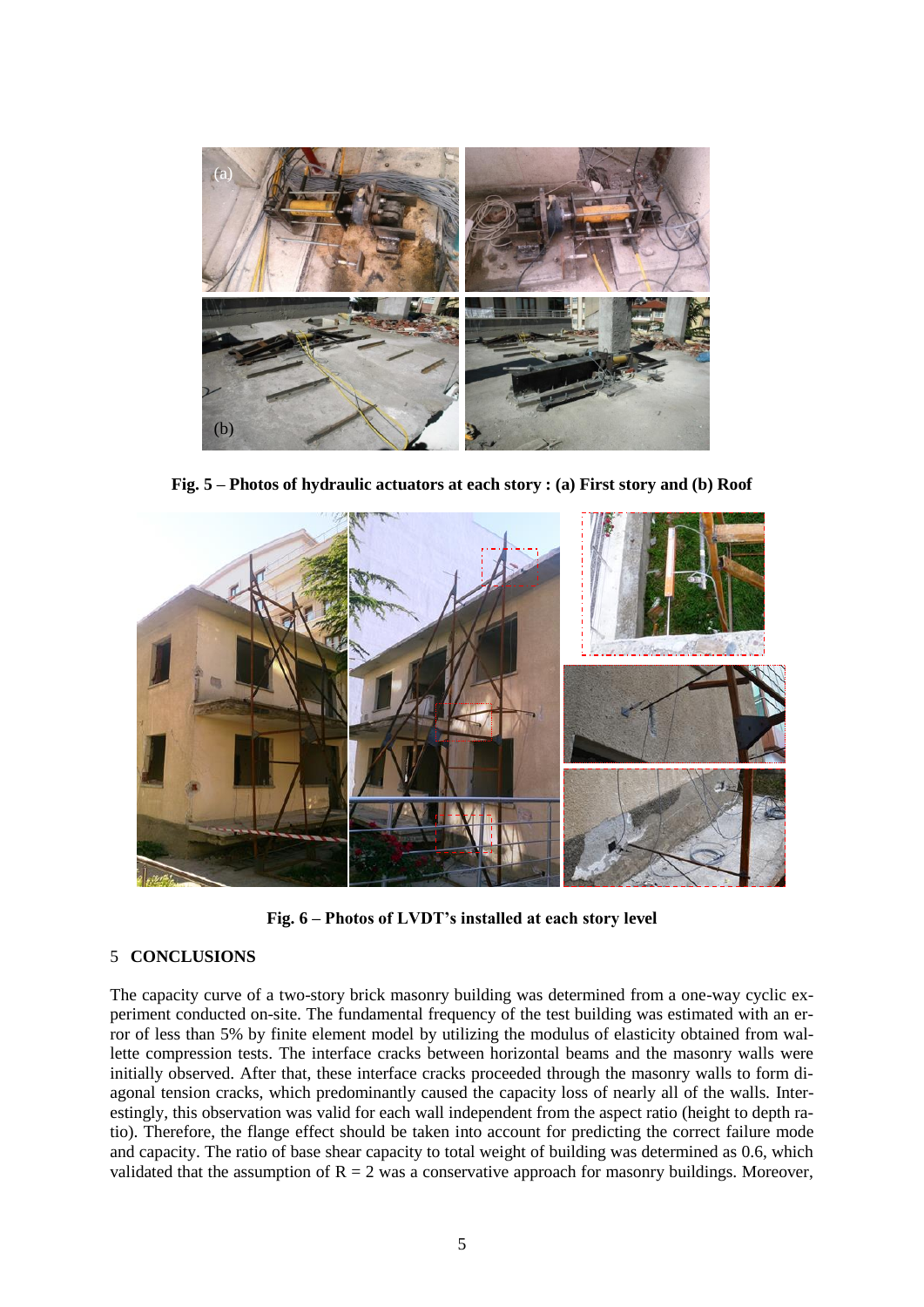the displacement ductility of the test building was obtained as 5.2. The test building showed a significant stiffness loss after a drift ratio of 0.1-0.2% and it started to considerable strength degradation at a drift ratio of 0.5%. This important observation gives a clue on the displacement capacity of unreinforced masonry structures, at least an order of magnitude.



**Fig. 7 – (a) The installed LVDT's for a representative wall and (b) Control displacements ap**plied to each story \*All units are in cm.



**Fig. 8 – Recorded load – deformation responses**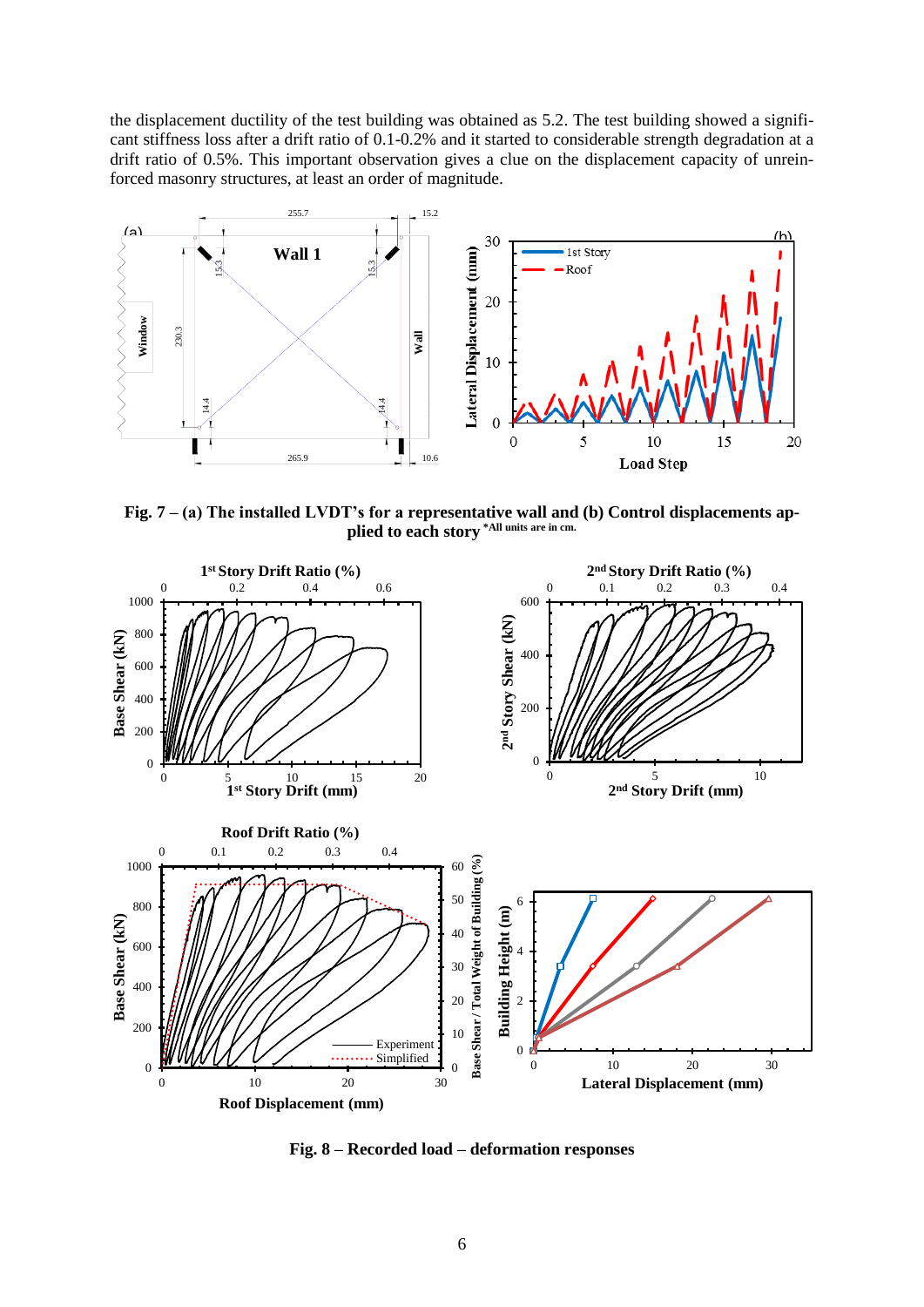

**Fig. 9 – Observed wall damages**

## 6 **ACKNOWLEDGEMENTS**

Authors acknowledge the financial support provided by Çevre Şehircilik Kentsel Dönüşüm ve Altyapı for conducting this study. The contributions of Baran Çobanoğlu, Salim Azak and METU Structural Mechanics Laboratory workers Osman Keskin, Murat Demirel and Barış Esen during the site and laboratory work are also gratefully acknowledged.

#### REFERENCES:

- American Society of Civil Engineers (ASCE). Prestandard and commentary for the seismic rehabilitation of buildings. Federal Emergency Management Agency, Report No: FEMA 356, 2000, Washington, D.C., USA.
- American Society of Civil Engineers (ASCE). Seismic Rehabilitation of Existing Buildings, Report No: ASCE/SEI 41, 2013, Reston, Virginia, USA.
- Beyer, K. 2012. Peak and residual strengths of brick masonry spandrels, *Engineering Structures, Vol* 41 533- 547.
- Beyer, K. and Dazio, A. 2012. Quasi static cyclic tests on masonry spandrels, *Earthquake Spectra*, Vol 28(3)